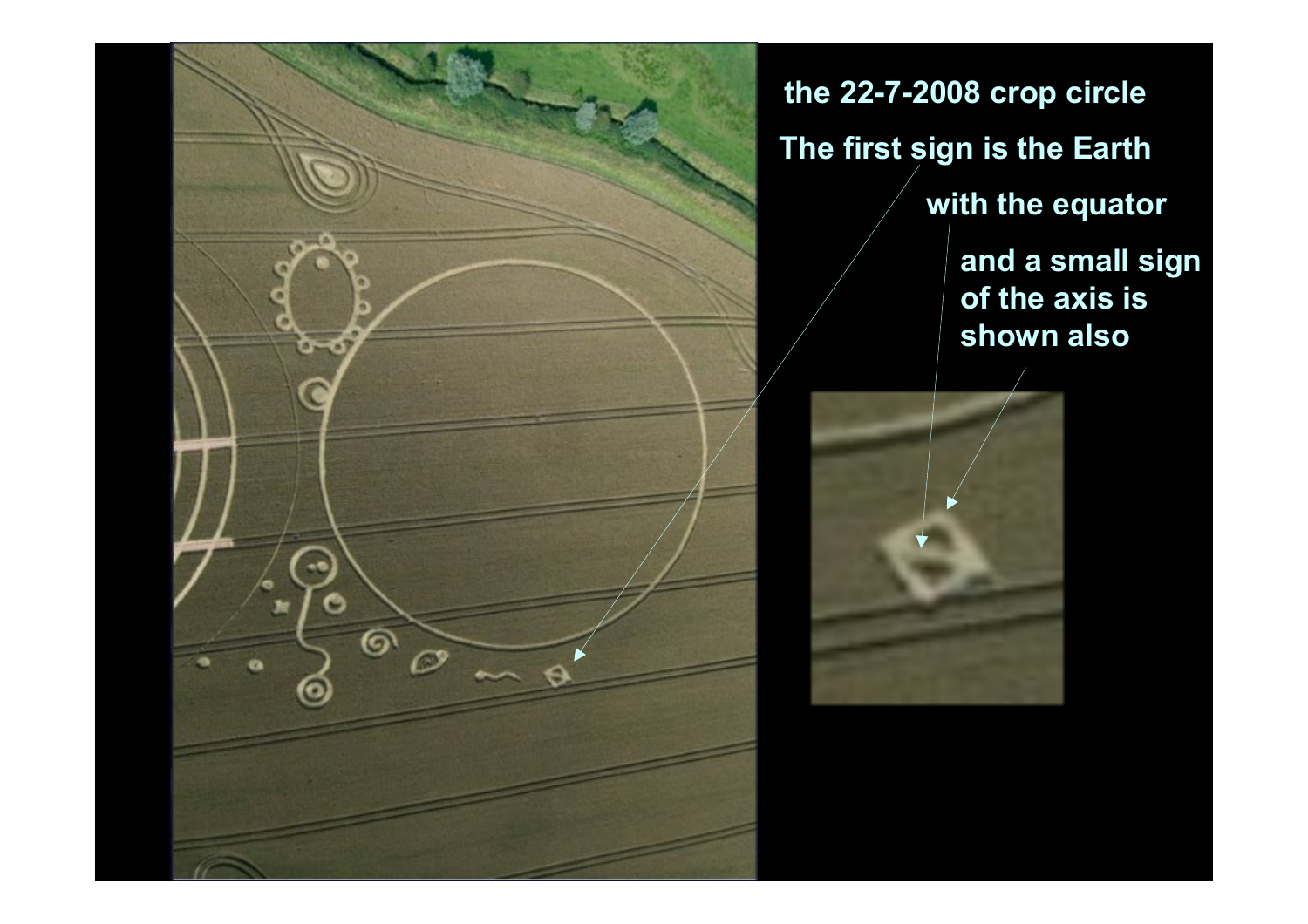#### **From the 22-7-2008 crop circle**

#### **The first sign is pointing the 2 march 2017 and Earth axis seems to be out**

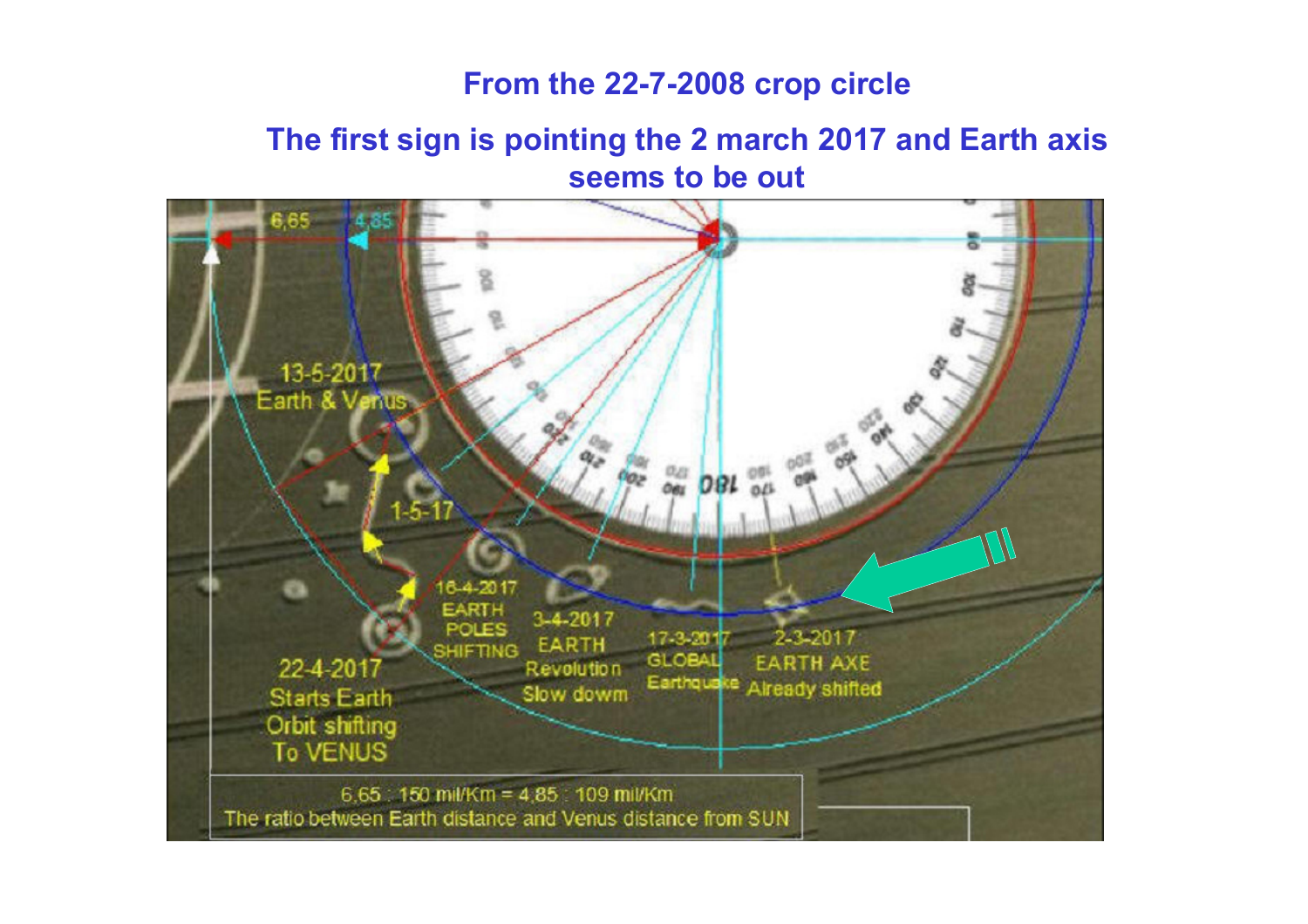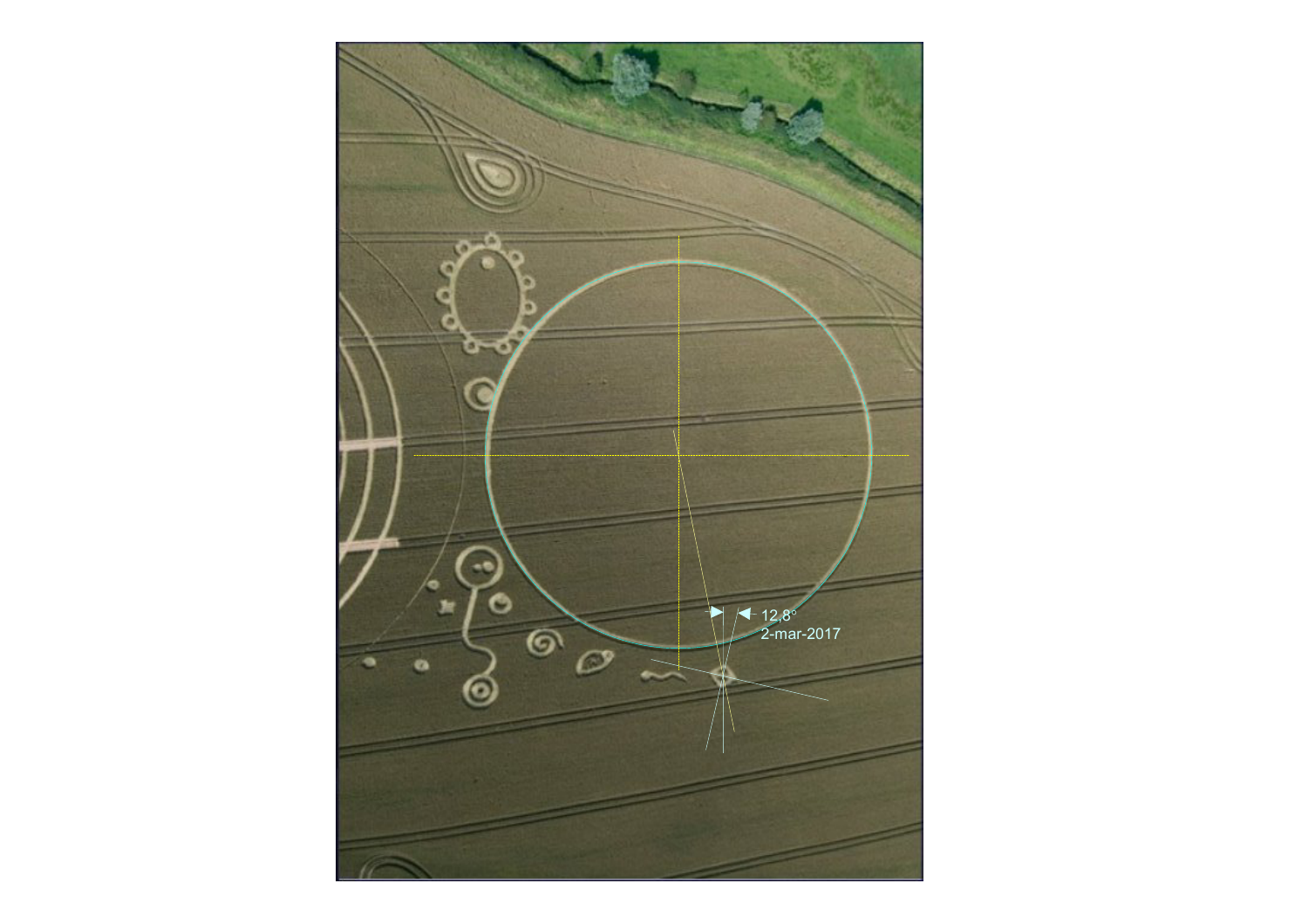#### **From the 22-7-2008 crop circle**

## **On the 2nd march 2017 earth axis is showing a 12,8° from the**

 **vertical** while it shows a 23,7° in respect to the center (with accurate graphical acceptance from the figure). Normal axis is 23,27 $^{\circ}$ 

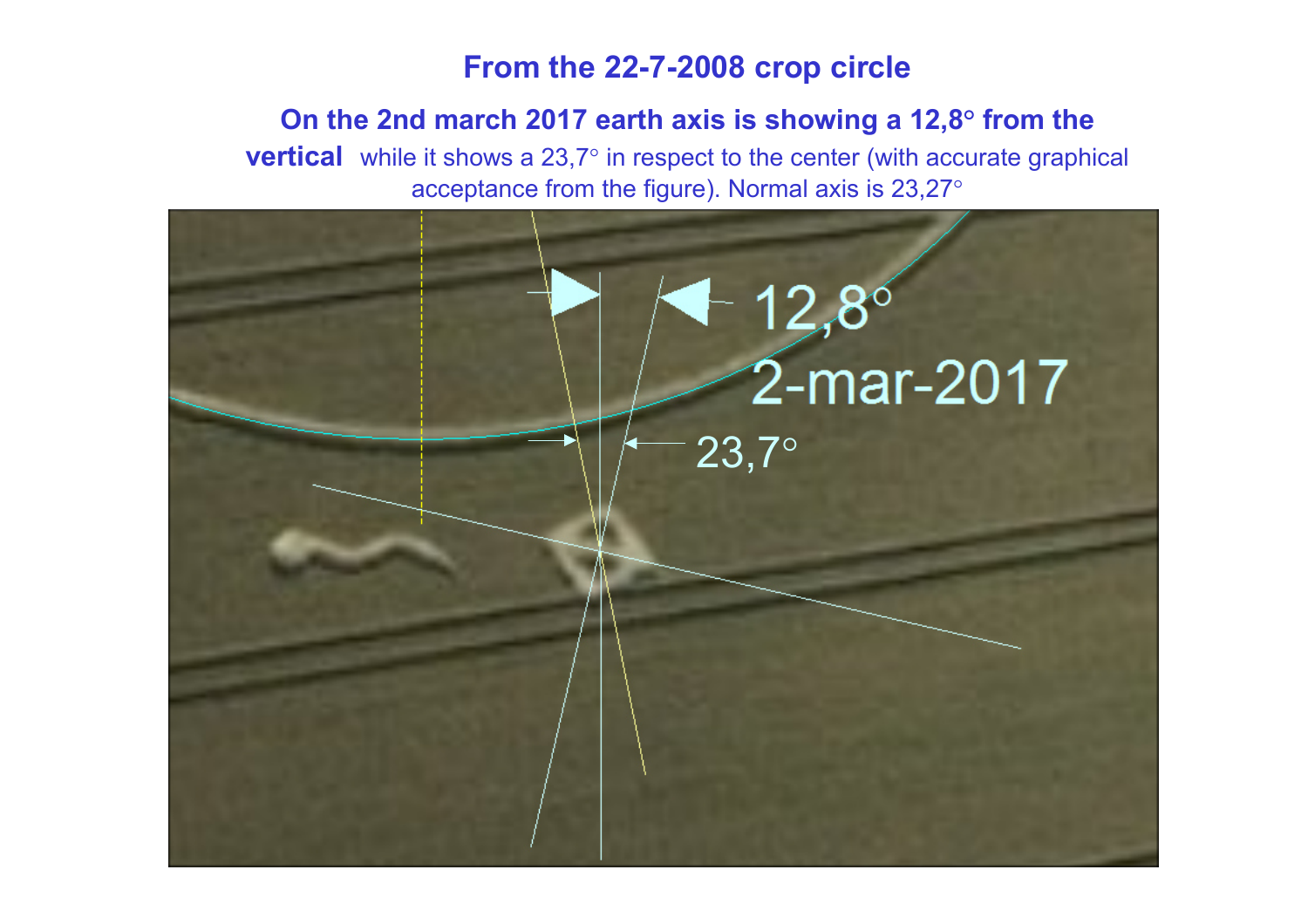#### **From the 1st August 2012 crop circle**

**On the 1st march 2017 date we measure a 113° rotation in respect to the 13-sept 2016**

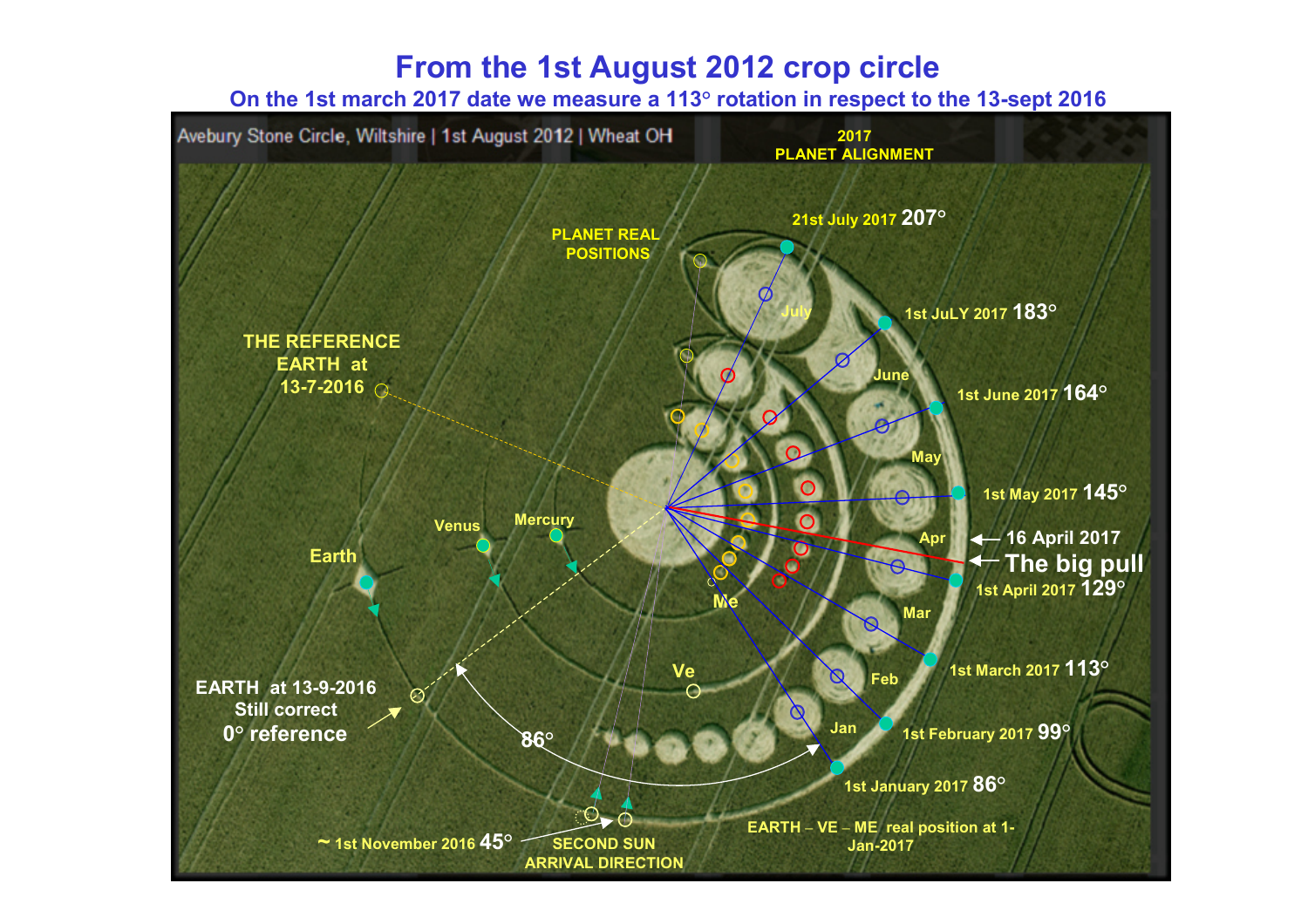### From the "BIG PULL" FILE and from the Excel sheet calculation

#### The 2 march 2017 earth axis is the same as the 1st March

A 14,9° DIFFERENCE on the apparent axis inclination

| 01/03/2017  | 03/01/2017          | 113,56      | $-19,87$          | 171,35             | $-4,97$            | 57,79444          | $\blacktriangleright$ -14,90000 |
|-------------|---------------------|-------------|-------------------|--------------------|--------------------|-------------------|---------------------------------|
| 02/03/2017  | 24/01/2017          | 114,57      | $-19,61$          | 172,36             | $-4,71$            | 57,79056          | $-14,90000$                     |
|             |                     |             |                   |                    |                    |                   |                                 |
|             |                     |             |                   |                    |                    |                   |                                 |
|             |                     |             |                   |                    | Earth axis EX-     | <b>DEGREES</b>    |                                 |
|             | Earth real position | <b>REAL</b> | <b>Earth REAL</b> |                    | <b>THEORETICAL</b> | <b>POSITION</b>   | <b>DIFFERENCE ON</b>            |
|             | on the orbit toward | rivolution  | apparent AXIS     | <b>THEORETICAL</b> | apparent AXIS      | <b>DIFFERENCE</b> | <b>APPARENT AXIS</b>            |
| <b>DATE</b> | the Sun             | degrees     | inclination       | rivolution degrees | inclination        | <b>ON ORBIT</b>   | <b>INCLINATION</b>              |
| 13/09/2016  | 13/09/2016          | 0,00        |                   |                    |                    | 0,0               | 0,0                             |
| 06/10/2016  | 05/10/2016          | 22,31       | $-3,36$           | 23,32              | $-3,62$            | 1,0               | 0,3                             |
| 01/11/2016  | 27/10/2016          | 44,61       | $-9,05$           | 49,68              | $-10,34$           | 5,1               | 1,3                             |
| 01/12/2016  | 18/11/2016          | 66,92       | $-14,74$          | 80,1               | $-18,1$            | 13,2              | 3,4                             |
| 01/01/2017  | 07/12/2016          | 86,18       | $-19,65$          | 111,53             | $-20,39$           | 25,3              | 0,7                             |
| 01/02/2017  | 20/12/2016          | 99,36       | $-23,01$          | 143,97             | $-12,29$           | 44,6              | $-10,7$                         |
| 01/03/2017  | 103/01/2017         | 113,56      | $-19,87$          | 171,35             | $-4,97$            | 57,8              | $-14,9$                         |
| 01/04/2017  | 19/01/2017          | 129,78      | $-15,69$          | 202,78             | 3                  | 73,0              | $-18,7$                         |
| 16/04/2017  | 27/01/2017          | 137,89      | $-13,60$          | 218                | 6,76               | 80,1              | $-20,4$                         |
| 22/04/2017  | 30/01/2017          | 140,93      | $-90,00$          | 224                | 8,26               | 83,1              |                                 |
| 01/05/2017  | 03/02/2017          | 144,99      |                   | 233                |                    | 88,0              |                                 |
| 01/06/2017  | 22/02/2017          | 164         |                   | 264                |                    | 100,0             |                                 |
| 01/07/2017  | 13/03/2017          | 183         |                   | 295                |                    | 112,0             |                                 |
| 21/07/2017  | 05/04/2017          | 207         |                   | 315                |                    | 108,0             |                                 |